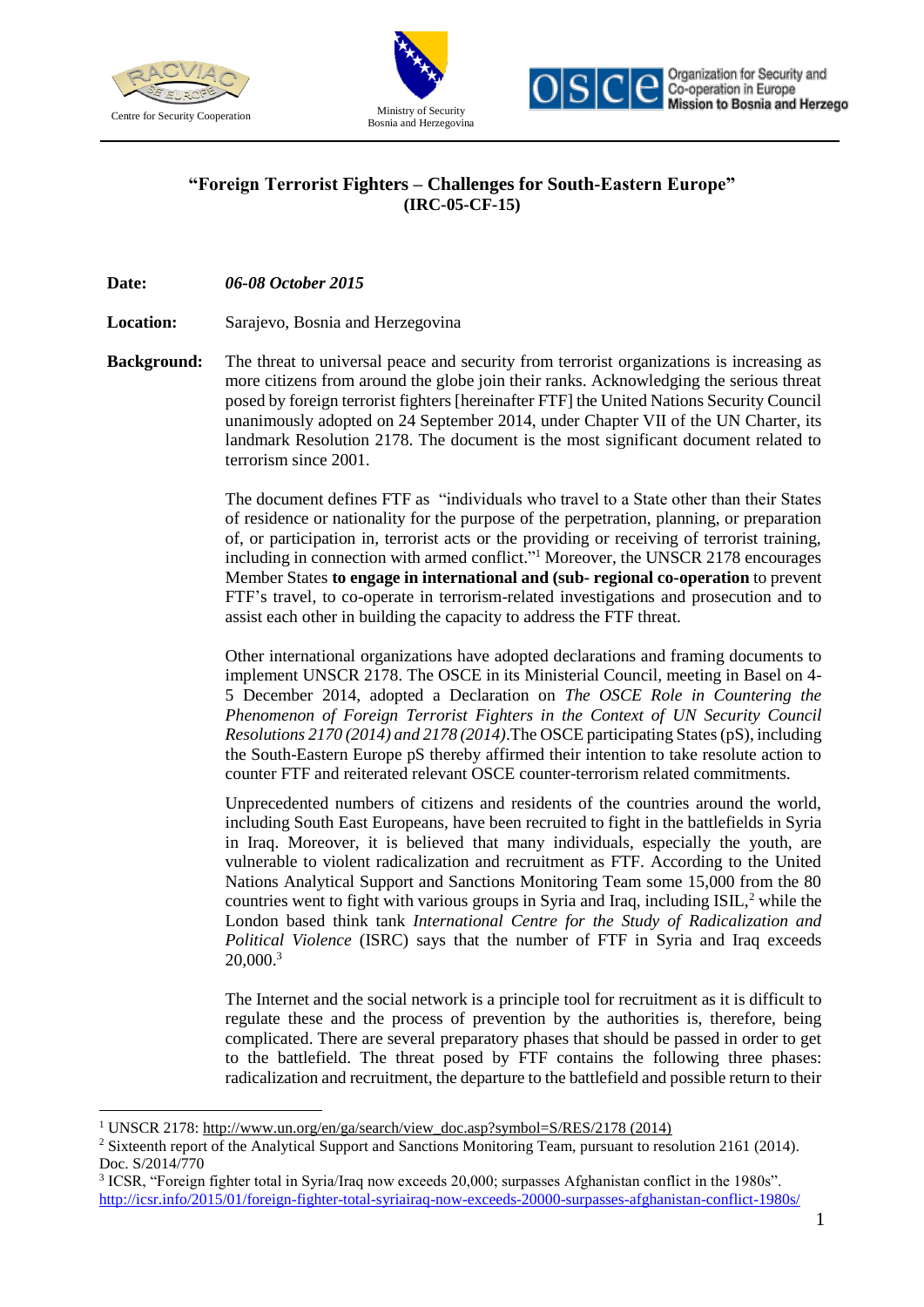countries. The returnees pose a risk of a future spread of extremism, involvement in attacks and other terrorism related crimes in their home countries as well.

There are no official consolidated statistics on the number of FTF from South-Eastern Europe, but, however, the ICSR estimates that around 600 South-Eastern nationals have joined the conflicts in Iraq and Syria. 4 It seems urgent then that countries should undertake counter-terrorism measures which comply with all of their obligations under international law, in particular international human rights law, international refugee law, and international humanitarian law.

Many countries do not as yet possess appropriate legislation in line with the international standards to implement UNSCR 2178, to criminalize and prosecute the travel or intention to depart to other countries than theirs to receive or provide terrorist training, preparation or planning of terrorist acts, and also financing the FTF's travel and other types of assistance for operation of the FTF, especially recruitment.

The threat posed by FTF is impossible to handle individually and requires closer cooperation both on the domestic, regional and international levels as emphasized by the UNSCR 2178. The broader co-operation between states, civil society, international and regional organizations should be strengthened and well-coordinated to respond to the existing challenges and risks.

Therefore, RACVIAC - Center for Security Cooperation, the Ministry of Security of Bosnia and Herzegovina and the OSCE Mission to Bosnia and Herzegovina have agreed to convene a regional conference under the title: **"Foreign Terrorist Fighters – Challenges for South-Eastern Europe".**

The expert level workshop aims to provide a platform for a first regional exchange of views and experiences with regard to the threat of FTF in South-Eastern Europe and implementation of UN Security Council resolution 2178 (2014), in compliance with the rule of law and with all obligations under international law, including international human rights, refugee and humanitarian law.

**Purpose and Objectives:** The purpose of this event is to provide a platform for national authorities of the South-Eastern European countries, the civil society, academic circles and international organizations working in different counter-terrorism related areas. The conference will be a forum for discussing the FTF phenomenon in the region, starting from radicalization up to the recruitment, departure and return. The obstacles and solutions in mitigation of the problem with FTF, preparedness and inter-institutional and cross-border cooperation and coordination of counter-terrorism responses in the region, in light of domestic and international regulations and best practices, will be reviewed as well.

> The main objectives of the conference are to get a general view of the international framework and initiatives and measures taken on both the international and domestic levels, to exchange the best practices, lessons learned and to discuss effective cooperation in:

- $\triangleright$  preventing the radicalization to terrorism and recruitment of foreign terrorist fighters;
- $\triangleright$  preventing foreign terrorist fighters from crossing State borders;
- $\triangleright$  disrupting and preventing financial support to foreign terrorist fighters;
- $\triangleright$  developing and implementing the prosecution, rehabilitation and reintegration strategies for returning foreign terrorist fighters.

 $\overline{a}$